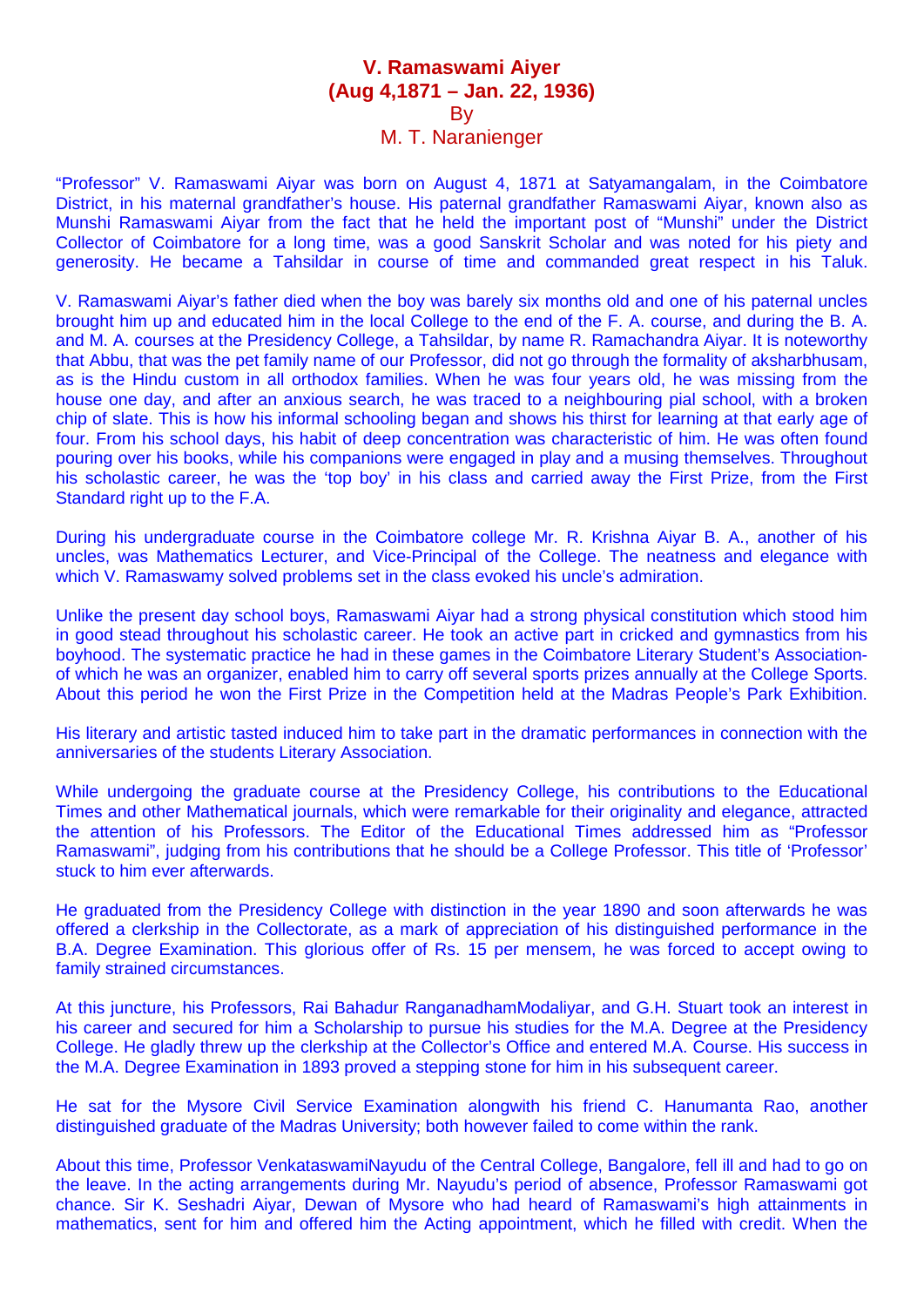temporary appointment ceased on the return of Prof. VenkataswamiNayudu from leave, Mr. Ramaswami Aiyar was appointed at the Mysore Maharahaj's college to assist Principal Weir in teaching Mathematics for the B. A. Degree. During his stay in Mysore, his close association with Mr. Weir, who was a Cambridge Wrangler, enabled him to secure memberships of various mathematical Societies of established reputation. His contributions to the journals of these Societies won for him distinction as a mathematician of high eminence.

In 1898, he sat for the Madras Provincial Civil Services Competitive Examination at the earnest solicitation of his friends and relations and was successful in the Test. Much against his inclination, he had to give up the teaching profession which he loved so much and joined the Madras Provincial Service. After holding some non gazetted appointments during the probationary period he started career as Deputy Collector in 1901. He retired from Service in 1926 after 25 years of work in various capacities, on a well-earned pension. Thereafter he made Chittoor his home and led a peaceful and contented life there devoting all his leisure on his favorite subject.

Throughout his official life as Deputy Collector, his interest in mathematics never flagged. Stories are there of his absent mindedness while in the midst of trials of Criminal cases, as a magistrate. It appears that he would often be found lost in tackling the solution of a mathematical problem, completely forgetting the ease before him, and after a time, as if awaking from a dream, would ask the Pleader to start his arguments afresh. This absent mindedness, or abstraction was a habit with him even in his domestic life. When at dinner in the company of friends and relatives, he was often discovered lost in thought; he would abruptly get away without finishing his dinner, and would go to the table to note down a solution of a problem which had been engaging his attention all the time.

While he was Deputy Collector at Gooty in 1906, his love of mathematics made him feel keenly the lack of facilities for advanced study and research in this country. He set to work to organize an Association for removing these disabilities. He addressed a few friends interested in mathematics, suggesting the formation of an Association called the Analytic Club, to secure facilities for Study and Research, by subscribing for Mathematical journals and by purchasing books for Advanced Studies. On the assurance of his friends that they would co-operate with him in this laudable object, he issued his famous Circular Letter, dated 25th December 1906; 'I propose to consider the Club formed as soon as three friends have agreed to the proposal, making with me four members.' Three months later, he announced in the Madras Dailies, the formation of the Indian Mathematical Society, with 20 members, on the 4th April 1907. Poona was chosen as the Head quarters of the Society and he himself acted as its Secretary till 1910. Meanwhile, he started the Society's Journal in its useful career and established the library. His capacity for Organization is well demonstrated by his labours in Founding the Indian Mathematical Society and framing its Constituion. The bundles of cyclostyled Circulars which he issued in the capacity of Secretary during his tenure of office go to prove the strenuousness with which he labored for the Society in the early days of his life. He withdrew from the Committee in 1910, after satisfying himself that the Society was firmly established. He did not enter the Committee again, except as President when in 1926 an Address was presented to him at the Bangalore Conference. He continued to be the President till 1930. He attended all the Conferences of the Society except one, and actively participated in their deliberations. His last trip to Delhi, in spite of the advice of friends to the contrary, in connection with the Conference held there, proved too tiring for him perhaps. Though he was seemingly all right, he took ill all of a sudden on the 20th January 1936. Cerebral haemorrhage followed and he expired on the 22nd January 1936 at 3-30 pm, in spite of the best medical treatment, at Chittoor.

A few days before his death, when he was reviewing his life, dividing it into eight Octaves, in his usual characteristic manner, he said he was proud of two things done in his life, both of which occurred in the fifth Octave – the prime of his life. One of them was the discovery of the renowned Mathematical Genius, The late S. Ramanujan, F.R.S. and the other the founding of the Indian Mathematical Society.

The Story of the discovery of Ramanujan is worth repeating here, though it has found place in the Obituary Notices of Ramanujan's life in our jounal.

When Ramaswami Aiyar was Deputy Collector in Tirtukkoilur in 1910, Ramanujan sought his patronage and asked to be appointed as a clerk in his office. Ramanujan's only recommendation was his 'Ponderous'